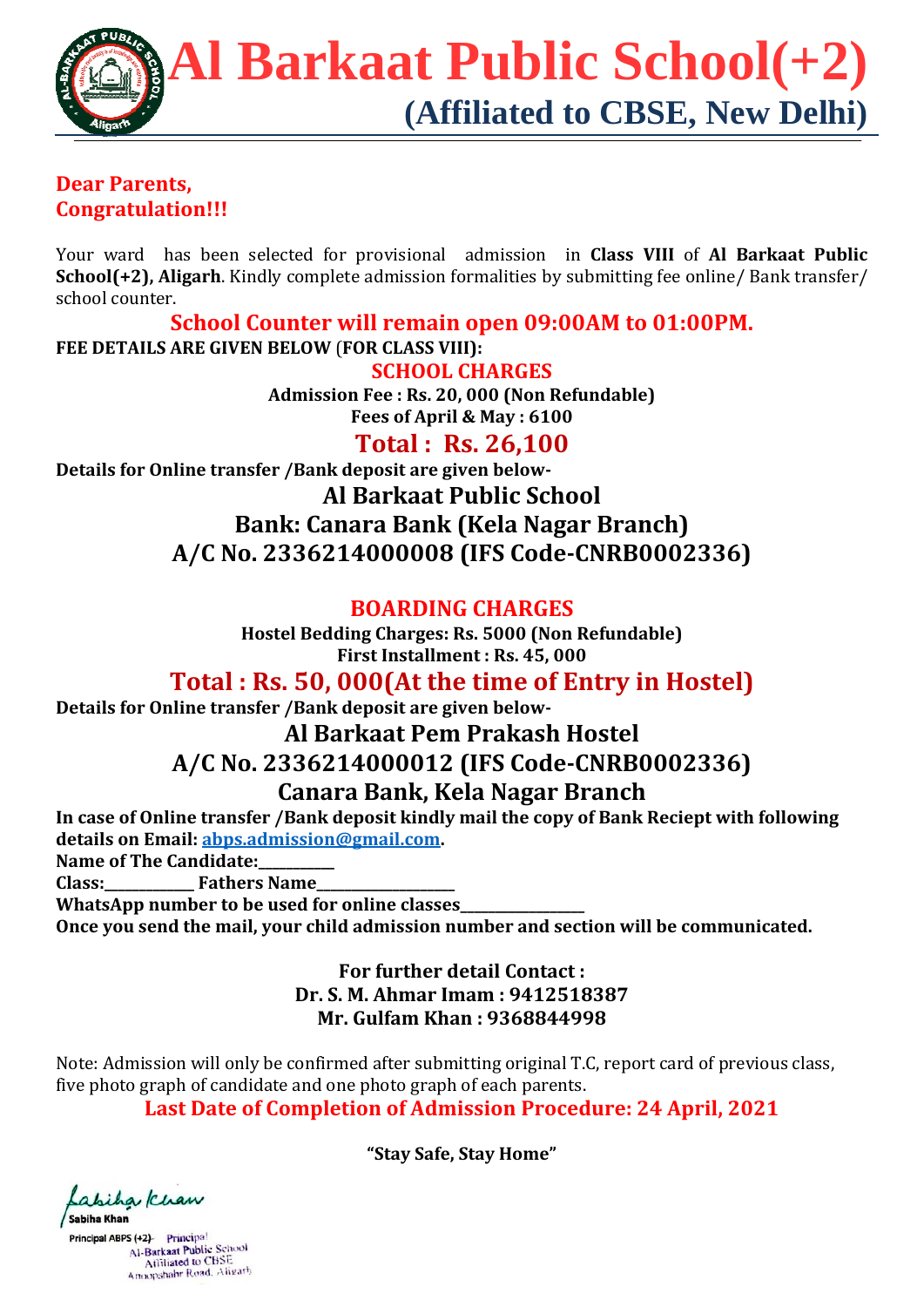

## **List of Candidates selected for the Admission to Class VIII**

# **Boarders (Boys)**

| SI. No. | Roll No. | Name of the Candidate | <b>Father's Name</b> | <b>Contact No.</b>                    |
|---------|----------|-----------------------|----------------------|---------------------------------------|
| 1.      | 8012     | Mohammad Uzair        | Afzal Ahmad          | 9219734798                            |
| 2.      | 8013     | Md. Anas Riyaz        | Riyaz Ahmad          | 8826161541 / 9910086528               |
| 3.      | 8077     | Nasir Khan            | Shahabuddin          | 9838268756 / 6392455272               |
| 4.      | 8034     | <b>Abdul Moin</b>     | Abdul Mannan         | 9045459700                            |
| 5.      | 8020     | Asad Zaheer           | Majid Zaheer         | 9935438108 / 9838711936               |
| 6.      | 8019     | Yasir Zaheer          | Sajid Zaher          | 9935438108 / 9838711936               |
| 7.      | 8031     | Md. Arib Alam         | Md. Sajid            | 9431291718                            |
| 8.      | 8049     | Abdul Ayaan Mansoori  | Mujeeb Ur Rehman     | 9368657738 / 9528478860               |
| 9.      | 8051     | Mohd. Hammad          | M. Iftikhar Husain   | 9927117147 / 9012842541               |
| 10.     | 8002     | Shahnawaz             | Niwazi Khan          | 7249939035 / 9410686485               |
| 11.     | 8004     | Mohd. Aqdas           |                      | 8826905171 / 8826753118               |
| 12.     | 8043     | Arif Khan             | Julfi Khan           | 9997700618 / 7078120618               |
| 13.     | 8048     | Mohd. Rehmaan         | Mujtaba Shareef      | 9259390169 / 7983760201               |
| 14.     | 8058     | Aman Ejaz             | Ejaz Ahmad           | 7004143858 / 9934936384               |
| 15.     | 8033     | Abhay Pratap Singh    | Brijendra Kumar      | 9758844625 / 7017360575               |
| 16.     | 8071     | Mohd. Safar Ali       | Shan Mohd.           | 9650649205 / 9050374360               |
| 17.     | 8028     | <b>Umar Jawed</b>     | Jawed Anwar          | 9616787786                            |
| 18.     | 8044     | <b>Abdul Rafey</b>    | Mohd. Mohtashim      | 9719012379 / 9639846406               |
| 19.     | 8073     | Masoom Raza           | Ishtiyaque           | 7237876095 / 8874530933               |
| 20.     | 8040     | Abu Huzaifa           | Mohd. Akhter         | 9839815000                            |
| 21.     | 8011     | Azmal Hussain         | Manuwar Hussain      | 9811213786                            |
| 22.     | 8084     | Faisal Khan           | Md. Faiyaz Khan      | 7979761955, 8809047498,<br>7979761955 |
| 23.     | 8042     | Rihan Ahmad           | Shakeel Ahamd        | 8630625518 / 8433447072               |
| 24.     | 8026     | Hasibuddin            | Md. Naseem           | 9811242770 / 8587065205               |